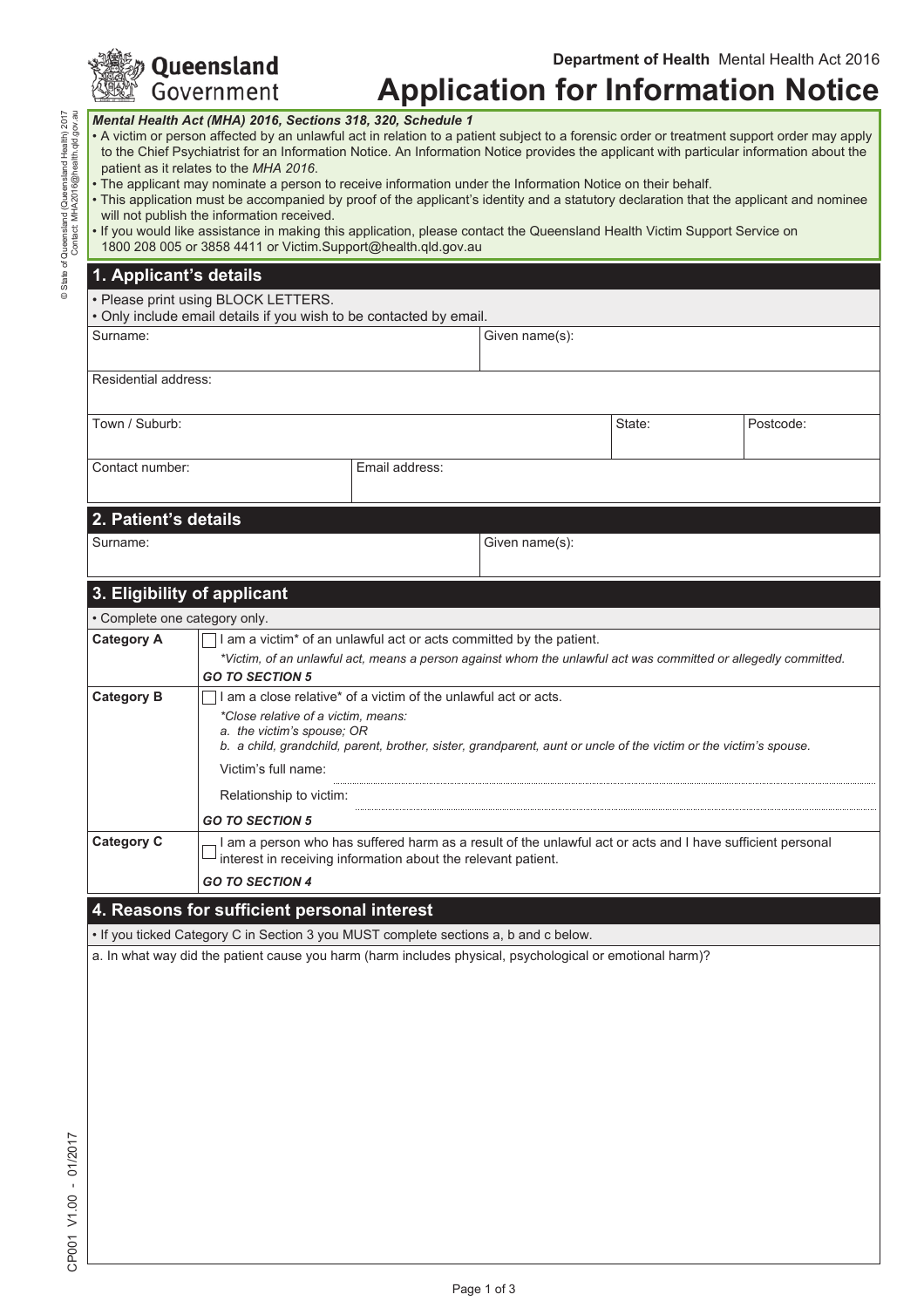

## **Application for Information Notice**

b. Do you have concerns about your own safety and welfare in relation to the patient? Provide details:

c. Are you likely to come into contact with the patient and if so, how?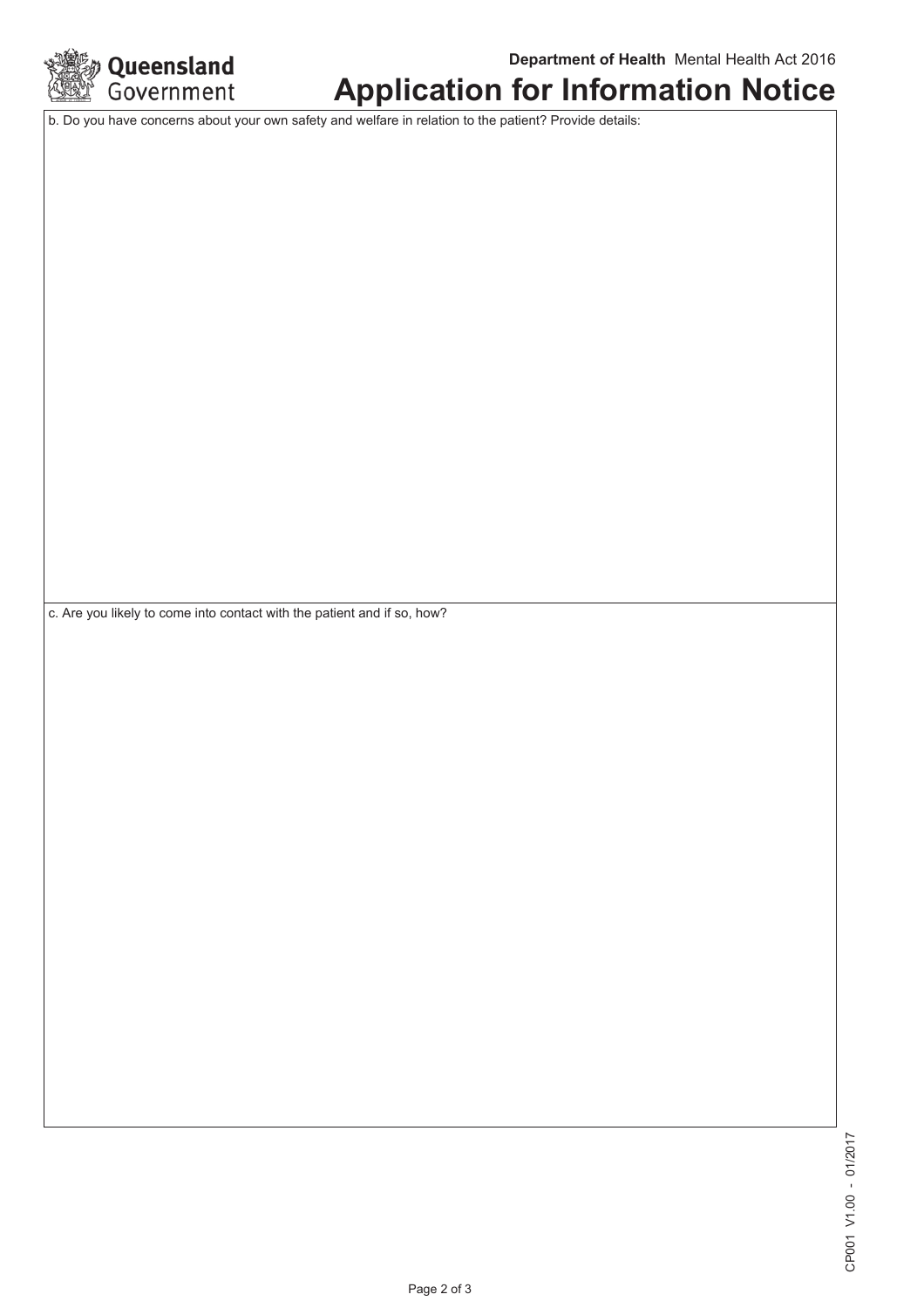| <b>See Queensland</b> |
|-----------------------|
|                       |

# **Application for Information Notice**

#### **5. Confidentiality**

| <b>J. COMMUTHUAILY</b><br>. If an Information Notice is approved, the Chief Psychiatrist or anyone else performing a function under the MHA 2016, must NOT tell<br>the relevant patient about the making of the Information Notice or any other information that may identify the applicant of the<br>Information Notice.<br>. However, the applicant may request that the relevant patient may be told that:<br>. an Information Notice has been made for the patient, without identifying the applicant; or<br>. an Information Notice has been made for the patient, and the name of the applicant for the Information Notice.<br>. If the applicant makes this request, the Chief Psychiatrist or other person may tell the relevant patient of the requested information if<br>it is in the patient's best interest.<br>I request that the relevant patient be told that an Information Notice has been made for him or her, without identifying me as the |                         |                   |                         |           |  |
|-----------------------------------------------------------------------------------------------------------------------------------------------------------------------------------------------------------------------------------------------------------------------------------------------------------------------------------------------------------------------------------------------------------------------------------------------------------------------------------------------------------------------------------------------------------------------------------------------------------------------------------------------------------------------------------------------------------------------------------------------------------------------------------------------------------------------------------------------------------------------------------------------------------------------------------------------------------------|-------------------------|-------------------|-------------------------|-----------|--|
| applicant for the Information Notice.<br>I request that the relevant patient be told that an Information Notice has been made for him or her, and that he or she be told<br>that I applied for the Information Notice.                                                                                                                                                                                                                                                                                                                                                                                                                                                                                                                                                                                                                                                                                                                                          |                         |                   |                         |           |  |
| 6. Proof of identity                                                                                                                                                                                                                                                                                                                                                                                                                                                                                                                                                                                                                                                                                                                                                                                                                                                                                                                                            |                         |                   |                         |           |  |
| . This application MUST be accompanied by proof of the applicant's identity.<br>• Please provide certified copies only (certified by a Justice of the Peace or Commissioner for Declarations). Do not send<br>original documents.<br>· Only one document is required.                                                                                                                                                                                                                                                                                                                                                                                                                                                                                                                                                                                                                                                                                           |                         |                   |                         |           |  |
| Indicate which document you have attached:                                                                                                                                                                                                                                                                                                                                                                                                                                                                                                                                                                                                                                                                                                                                                                                                                                                                                                                      |                         |                   |                         |           |  |
| Current Australian driver's licence                                                                                                                                                                                                                                                                                                                                                                                                                                                                                                                                                                                                                                                                                                                                                                                                                                                                                                                             | $\Box$ Current passport | Birth certificate | $\Box$ Other (specify): |           |  |
| If you do not have any of the listed documents, contact the Queensland Health Victim Support Service on 1800 208 005 or 3858 4411.                                                                                                                                                                                                                                                                                                                                                                                                                                                                                                                                                                                                                                                                                                                                                                                                                              |                         |                   |                         |           |  |
| 7. Nominee's details (if applicable)                                                                                                                                                                                                                                                                                                                                                                                                                                                                                                                                                                                                                                                                                                                                                                                                                                                                                                                            |                         |                   |                         |           |  |
| • The applicant may appoint one nominee under the Information Notice.<br>. Only include email address if the nominee wishes to be contacted by email.                                                                                                                                                                                                                                                                                                                                                                                                                                                                                                                                                                                                                                                                                                                                                                                                           |                         |                   |                         |           |  |
| I wish to nominate another person to receive information on my behalf                                                                                                                                                                                                                                                                                                                                                                                                                                                                                                                                                                                                                                                                                                                                                                                                                                                                                           |                         |                   |                         |           |  |
| Surname:                                                                                                                                                                                                                                                                                                                                                                                                                                                                                                                                                                                                                                                                                                                                                                                                                                                                                                                                                        |                         | Given name(s):    |                         |           |  |
| Residential address:                                                                                                                                                                                                                                                                                                                                                                                                                                                                                                                                                                                                                                                                                                                                                                                                                                                                                                                                            |                         |                   |                         |           |  |
| Town / Suburb:                                                                                                                                                                                                                                                                                                                                                                                                                                                                                                                                                                                                                                                                                                                                                                                                                                                                                                                                                  |                         |                   | State:                  | Postcode: |  |
| Contact number:                                                                                                                                                                                                                                                                                                                                                                                                                                                                                                                                                                                                                                                                                                                                                                                                                                                                                                                                                 | Email address:          |                   |                         |           |  |
| Relationship of applicant to nominee:                                                                                                                                                                                                                                                                                                                                                                                                                                                                                                                                                                                                                                                                                                                                                                                                                                                                                                                           |                         |                   |                         |           |  |
| 8. Document checklist                                                                                                                                                                                                                                                                                                                                                                                                                                                                                                                                                                                                                                                                                                                                                                                                                                                                                                                                           |                         |                   |                         |           |  |
| • Tick applicable box(s) and attach relevant documents.                                                                                                                                                                                                                                                                                                                                                                                                                                                                                                                                                                                                                                                                                                                                                                                                                                                                                                         |                         |                   |                         |           |  |
| Attach a certified copy of proof of identity for yourself                                                                                                                                                                                                                                                                                                                                                                                                                                                                                                                                                                                                                                                                                                                                                                                                                                                                                                       |                         |                   |                         |           |  |
| Attach a completed statutory declaration that you will not publish the information received under an Information Notice                                                                                                                                                                                                                                                                                                                                                                                                                                                                                                                                                                                                                                                                                                                                                                                                                                         |                         |                   |                         |           |  |
| If you have nominated another person to receive information on your behalf, attach a statutory declaration completed by the<br>nominee that the nominee will not publish the information received under an Information Notice                                                                                                                                                                                                                                                                                                                                                                                                                                                                                                                                                                                                                                                                                                                                   |                         |                   |                         |           |  |
| 9. Applicant's signature                                                                                                                                                                                                                                                                                                                                                                                                                                                                                                                                                                                                                                                                                                                                                                                                                                                                                                                                        |                         |                   |                         |           |  |
| Name:                                                                                                                                                                                                                                                                                                                                                                                                                                                                                                                                                                                                                                                                                                                                                                                                                                                                                                                                                           |                         | Signature:        |                         | Date:     |  |
| TO: Chief Psychiatrist, Department of Health, Mental Health Alcohol and Other Drugs Branch,<br>PO Box 2368 Fortitude Valley BC QLD 4006, or<br>Email: MHA2016@health.qld.gov.au                                                                                                                                                                                                                                                                                                                                                                                                                                                                                                                                                                                                                                                                                                                                                                                 |                         |                   |                         |           |  |
| <b>OFFICE USE ONLY</b><br>Verified by the Office of the Chief Psychiatrist                                                                                                                                                                                                                                                                                                                                                                                                                                                                                                                                                                                                                                                                                                                                                                                                                                                                                      |                         |                   |                         |           |  |
| Signature:                                                                                                                                                                                                                                                                                                                                                                                                                                                                                                                                                                                                                                                                                                                                                                                                                                                                                                                                                      |                         |                   |                         | Date:     |  |
|                                                                                                                                                                                                                                                                                                                                                                                                                                                                                                                                                                                                                                                                                                                                                                                                                                                                                                                                                                 |                         |                   |                         |           |  |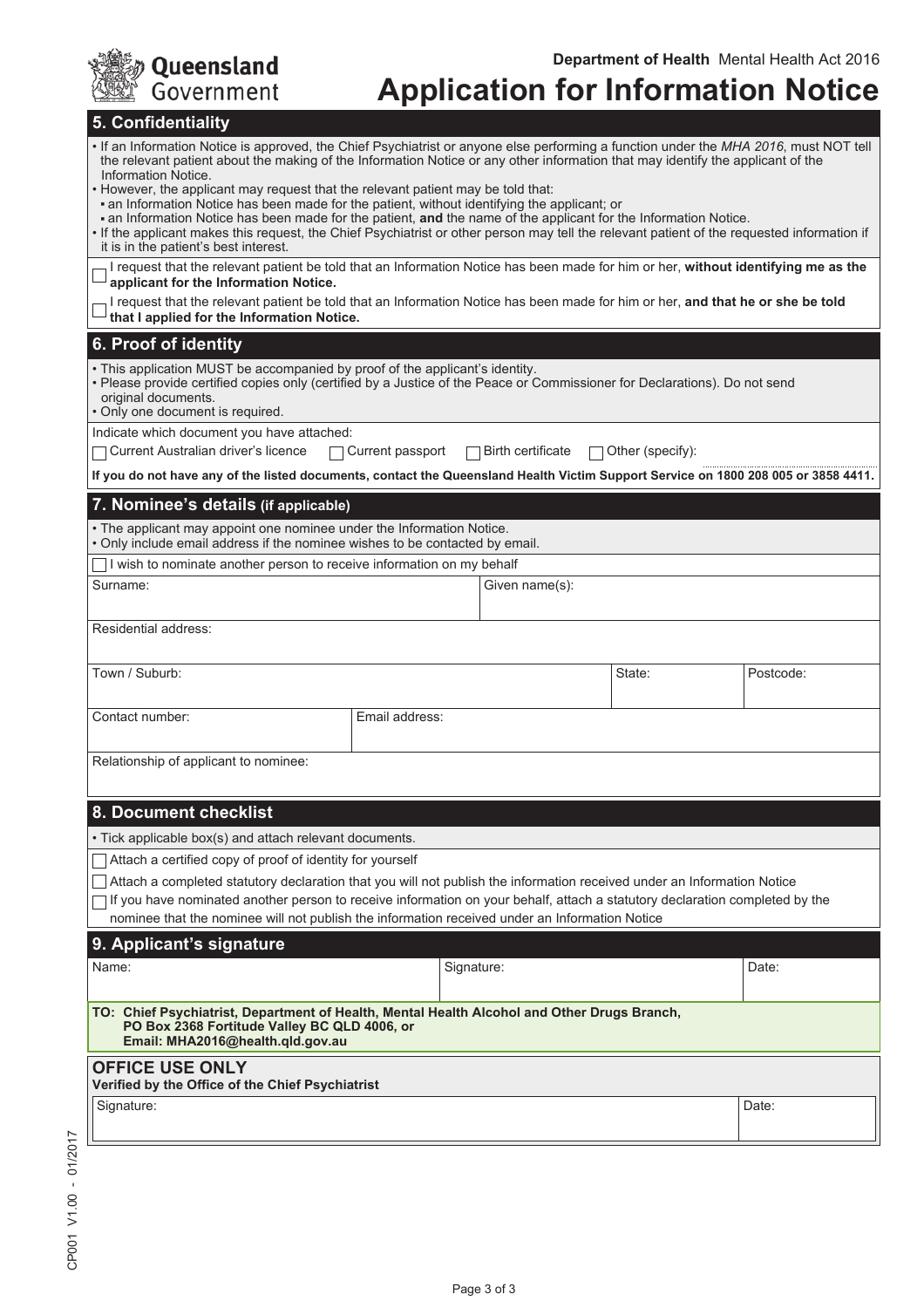## **Oaths Act 1867 Statutory Declaration**

#### QUEENSLAND TO WIT

| Ι, |                                                                                                                                                                                                                                             |
|----|---------------------------------------------------------------------------------------------------------------------------------------------------------------------------------------------------------------------------------------------|
| of | in the state of                                                                                                                                                                                                                             |
|    | do solemnly and sincerely declare that                                                                                                                                                                                                      |
|    | as the applicant for an information notice pursuant to section 318 of the Mental Health Act<br>2016 (Qld), I will not publish information received under the notice in contravention of section<br>326 of the Mental Health Act 2016 (Qld). |
|    |                                                                                                                                                                                                                                             |
|    |                                                                                                                                                                                                                                             |
|    |                                                                                                                                                                                                                                             |
|    |                                                                                                                                                                                                                                             |
|    |                                                                                                                                                                                                                                             |
|    |                                                                                                                                                                                                                                             |
|    |                                                                                                                                                                                                                                             |

And I make this solemn declaration conscientiously believing the same to be true, and by virtue of the provisions of the Oaths Act 1867.

...................................................................................................

|      |                                            |        | Signature of the declarant/deponent        |  |
|------|--------------------------------------------|--------|--------------------------------------------|--|
|      | Taken and declared before me at [Location] |        |                                            |  |
| this |                                            | day of |                                            |  |
|      |                                            |        | A Justice of the<br>Peace/Commissioner for |  |
|      |                                            |        | Declarations.                              |  |